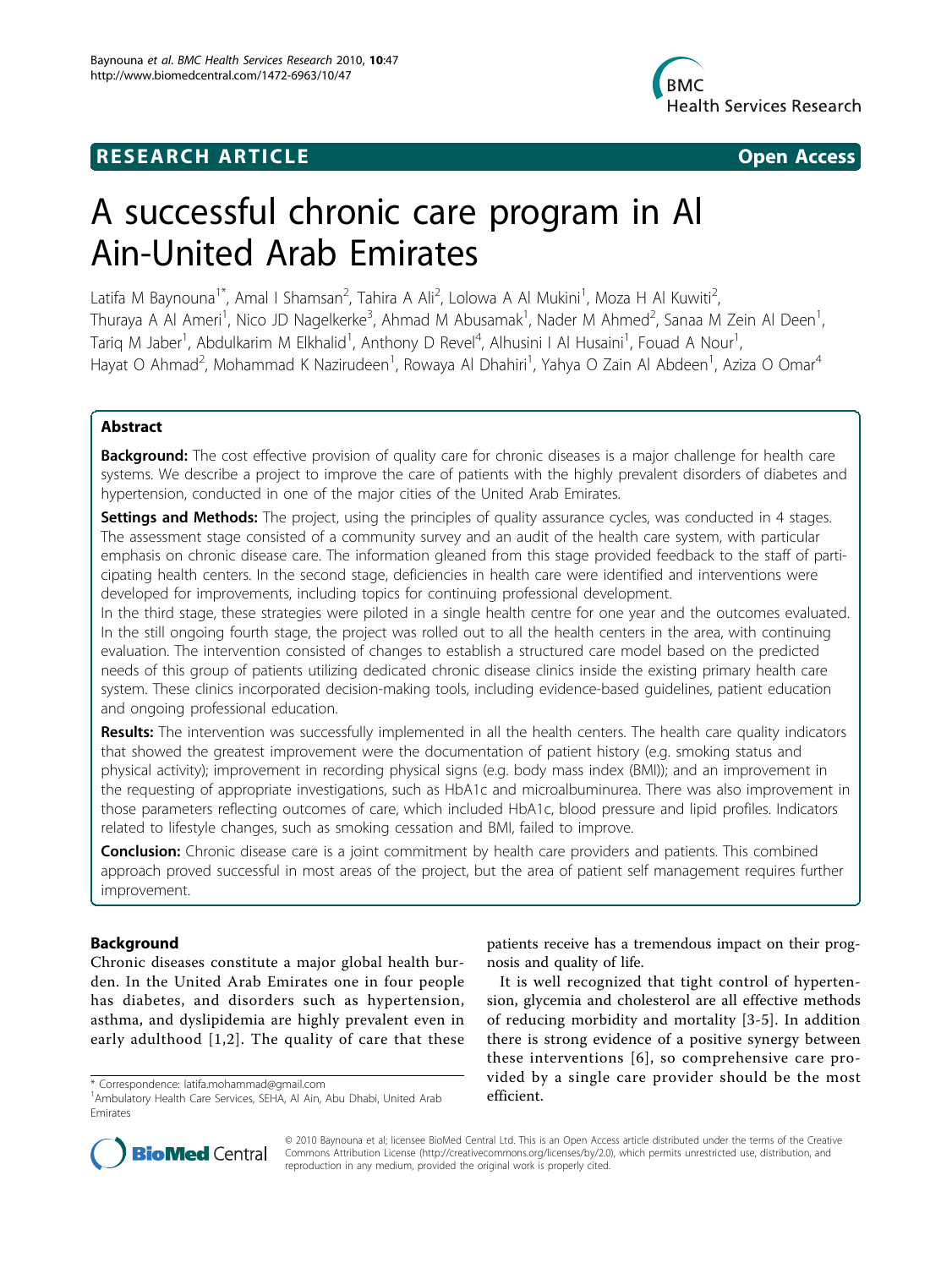In recent years the role of Primary Health Care has been emphasized as the most cost-effective form of care utilizing standardized pharmacologic regimens that involve a limited number of widely used and relatively nontoxic agents [[7](#page-12-0)]. Standards of care for various chronic diseases have been defined in the context of simple evidence based clinical practice guidelines. Nevertheless, many reports have shown that adherence to standards, despite their simplicity, has often remained low. Training of health care professionals, while essential, is only one part of the solution and would have only a limited impact unless the health system is designed to facilitate the delivery of quality care.

To improve the quality of care, its structure, process, and outcome must all be targeted [[8\]](#page-12-0). It is the design of the care system that determines chronic care quality [\[7](#page-12-0)], thus the most successful initiatives are those focusing on the health care system as a whole, such as the Chronic Disease Model which has been developed and implemented in many parts of the world [\[9](#page-12-0)-[15\]](#page-12-0).

In Al Ain, in 2003, a primary health care project to improve the quality of care provided to patients with diabetes and hypertension was initiated. Its three main objectives were to optimize resource utilization, to improve the management and outcome of care for patients with diabetes and hypertension based on evidence based guidelines, and to improve Health Care Professionals' knowledge and adherence to up-to-date evidence based clinical practice guidelines and thereby improves patients' quality of life and satisfaction.

# Settings and Methods

# **Settings**

Al Ain is the fourth largest city in the United Arab Emirates with a population of around 400,000 people, of which a quarter are United Arab Emirates (UAE) nationals and the rest expatriates. Since the early 1980s Al Ain primary health care department has operated eleven centrally managed health care centers within the city as well as eight smaller rural centers that serve the periphery of Al Ain. These centers provide highly accessible services to UAE nationals without the need for appointments. As they are free to Nationals and also are connected to the two main hospitals in the city by a good referral system, they are generally preferred to private clinics, especially for chronic conditions. Services at these centres are provided from 8 am to 11 pm during regular week days by staff working in two shifts; with some centers also providing weekend services. These health centers cater for routine ambulatory care and emergency services as well as vaccination, antenatal care and the primary care of chronic disease.

With a single body providing all primary care, Al Ain's primary health care indicators for many areas, such as vaccination are good (coverage 97%). Nevertheless, rapid population growth puts pressure on service provision and concerns were raised with regards to the cost-effectiveness of the long opening hours and poor control of patient flow in the current walk-in system. Health care staff complain of insufficient time per patient during peak hours, especially for those needing more focused care such as diabetics, asthmatics, hypertensives or antenatal patients. To improve this situation a special program was initiated in all 10 urban health care centers the subject of this study.

Most Health Care Professionals working in these centers are non UAE nationals who have been working in their center for more than 5 years. Few have postgraduate degrees in family medicine or any other medical specialty.

# Methods

Table ([1](#page-2-0)) shows an overview of the project which consisted of multiple interventions with different strategies to be implemented in four stages.

Stage I: Included baseline studies on: i) patient flow system in the centers, ii) care of diabetes and hypertension (in 2004) and iii) a community based study carried out in parallel by the same team as ii) with the objective of assessing the prevalence of cardiovascular risk factors in the Al-Ain population. These were generally perceived to be high, but exact data was lacking despite the clear need for this information. Results from this community survey, which was conducted in 2004-2005, also in Al-Ain, have been published elsewhere [\[1](#page-12-0),[16\]](#page-12-0).

The flow study (audit) was done in 2003 in all centers. The audit form included information on patient demographics, date/time of attendance, waiting time, reason for and duration of consultation and details of investigations, prescribing, referral and follow-up. After piloting this form all centers were informed about the findings of the audit and given enough time to become familiar with the form. The number of audit days required per center depended on the size of the center and the services provided.

Centers that provided on-call services at weekends were also required to include a weekend. On audit days each patient utilising any service was allocated a form that was completed by all designated staff members including clerk, nurse, and the General Practitioner. Forms were then collated for data entry and analysis. In total 4947 patients were included in the audit. For logistical reasons the flow audit was only repeated after the intervention in the center where the intervention was piloted.

The baseline diabetes and hypertension care audit was conducted in 2004 in all centers. It was repeated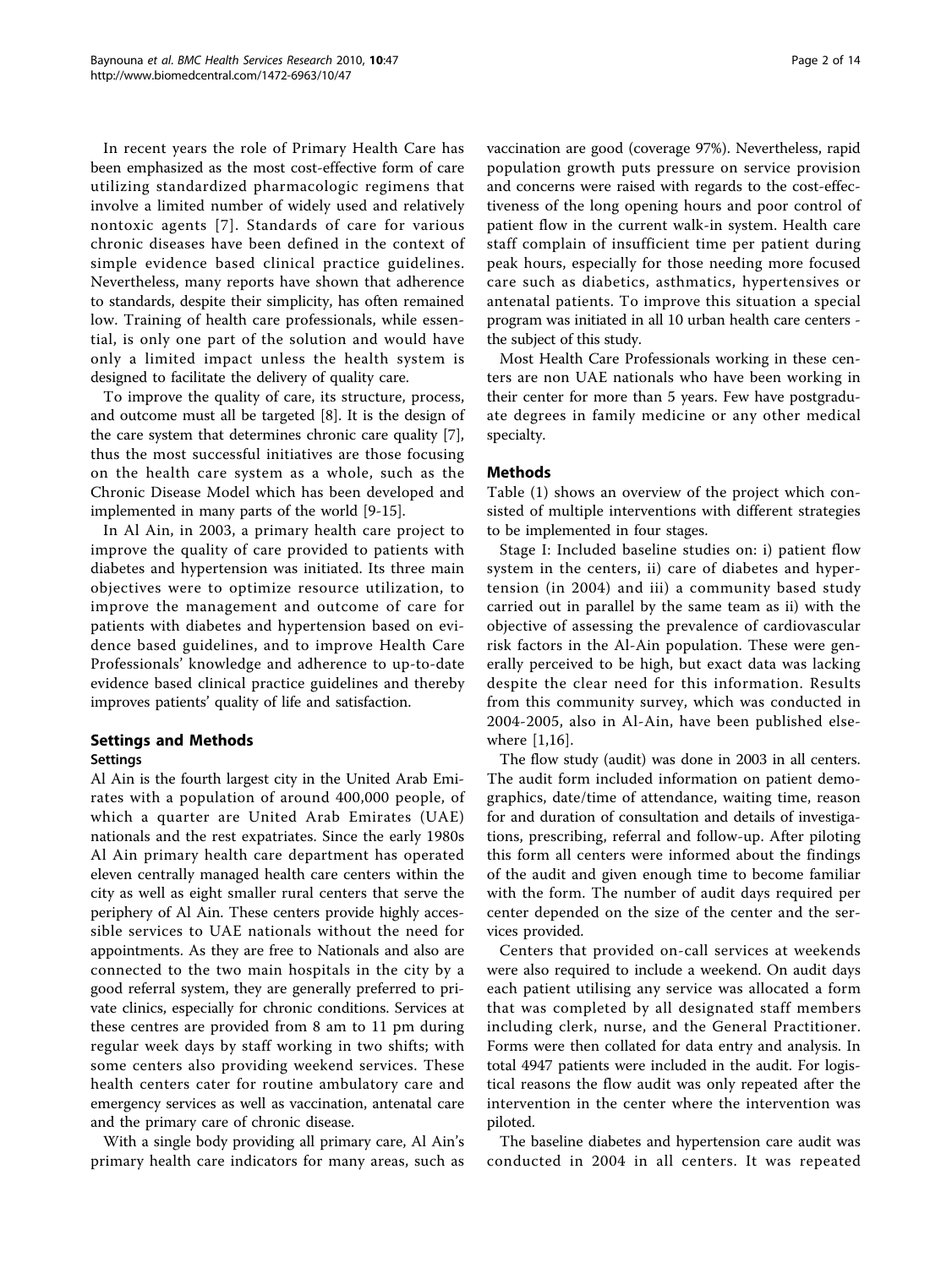| Stage                                            | Intervention                         | <b>Details/Strategies</b>                                                                                                                                                         | Aim of intervention                                                                                                                                                             |
|--------------------------------------------------|--------------------------------------|-----------------------------------------------------------------------------------------------------------------------------------------------------------------------------------|---------------------------------------------------------------------------------------------------------------------------------------------------------------------------------|
| I. Assessment                                    | <b>Flow Audit</b>                    | Snapshot of 1-3 days in all centers over all hours covered To study patient service mismatch<br>and of all services                                                               |                                                                                                                                                                                 |
|                                                  | Prevalence<br>Study                  | Prevalence of conventional CVD risk factors assessed                                                                                                                              | Quantify problem in community served                                                                                                                                            |
|                                                  | Care of<br>Chronic<br>Disease Audit  | Chart audit of care of DM & HTN                                                                                                                                                   | Determine baseline measures of process and<br>outcome of care for the population studied                                                                                        |
| II. Evolving<br>Intervention                     | Audit<br>Feedback                    | Presentation of the audit results with document of audit<br>summary distributed in a CME presenting recommended<br>care as well.                                                  | Stat current practice for the HCP for awareness and<br>reflection and to facilitate uptake of change                                                                            |
|                                                  | Educational<br>Meetings              | Ongoing educational activities through CME/CNE/<br>workshops for doctors and nurses that focused on the<br>different aspects of the project                                       | Venue to disseminate audit feedback and quidelines                                                                                                                              |
|                                                  | Piloting                             | Tailored intervention piloted in one of the centers and<br>regularly audited including repeat of patient flow study                                                               | Trial of the intervention on small scale that can be<br>monitored and adjusted easily and further to use it<br>as a successful example to facilitate change of other<br>centers |
|                                                  |                                      | Administration Leadership commitment Multidisciplinary participation                                                                                                              | To ensure commitment, support and ongoing follow<br>up.                                                                                                                         |
|                                                  |                                      | Overall coordinator assigned                                                                                                                                                      |                                                                                                                                                                                 |
|                                                  |                                      | Facilitators for the different tasks                                                                                                                                              |                                                                                                                                                                                 |
| III. Intervention                                | Decision<br>Making Aids<br>and Tools | Follow-up sheets in the chart (colour coded) with<br>reminders of recommended standard of care                                                                                    | To ensure adherence by reminders during<br>consultation and decrease variability                                                                                                |
|                                                  |                                      | Clinical Practice Guidelines distributed                                                                                                                                          | To ensure implementing evidence based practice and<br>decrease variability                                                                                                      |
| "The structured<br>Care"                         |                                      | Daily appointment based clinics for DM and HTN patients To provide protected time for the doctor and                                                                              | patients in clinics preset according to recommended<br>care.                                                                                                                    |
|                                                  | System<br>Change                     | Open access to laboratory and drug formulary                                                                                                                                      | To support and facilitate adherence                                                                                                                                             |
|                                                  |                                      | Calling reminder system of appointments.                                                                                                                                          | To increase show rate in clinics                                                                                                                                                |
|                                                  |                                      | Accessibility daily to lab at the point of care in all centers                                                                                                                    | To support and facilitate adherence                                                                                                                                             |
| IV. Maintenance<br>and<br>Intervention<br>review | Information                          | Implementing diabetic and hypertensive Evidence-Based<br>Guidelines through the work of the local Clinical Practice<br>Guidelines Working Group                                   | To ensure implementing evidence-based practice and<br>decrease variability. The guidelines adapted by local<br>group giving the ownership to the documents.                     |
|                                                  | Educational<br>Support               | Educational activities through CME/CNE/workshops for<br>doctors and nurses                                                                                                        | To introduce the project tools as guidelines and<br>compare them to the feedback from their practice.<br>Also to cover areas needing increased awareness.                       |
|                                                  | Self-<br>Management                  | Hand held booklet with the patient essential data as<br>agreed on targets for important measures and latest tests management of his illness.<br>result and changes in medications | To empower the patient to be active in the                                                                                                                                      |
|                                                  |                                      | Health Education Facilitator: Health educationist started<br>weekly visits supervising staff involved in the clinics and<br>to emphasis on Self-Management issues                 |                                                                                                                                                                                 |
|                                                  |                                      | Issuing of free blood glucose monitoring devices for<br>home monitoring                                                                                                           |                                                                                                                                                                                 |
|                                                  |                                      | Introducing health education forms                                                                                                                                                |                                                                                                                                                                                 |
|                                                  | Audit &<br>Feedback                  | Regular Audits with at least one major audit covering all<br>centers yearly                                                                                                       | To monitor progress and give feedback to the<br>centers                                                                                                                         |
|                                                  |                                      | HCP feedback Continuous communication between implementation<br>team and the HCP in the centers                                                                                   | To ensure compliance and solve any emerging<br>problems                                                                                                                         |
|                                                  | Patient<br>Feedback                  | During visits and satisfaction questionnaire                                                                                                                                      | Patient feedback is important measure                                                                                                                                           |

# <span id="page-2-0"></span>Table 1 The major components of the project, including organizational interventions and interventions targeting both patients and health care professionals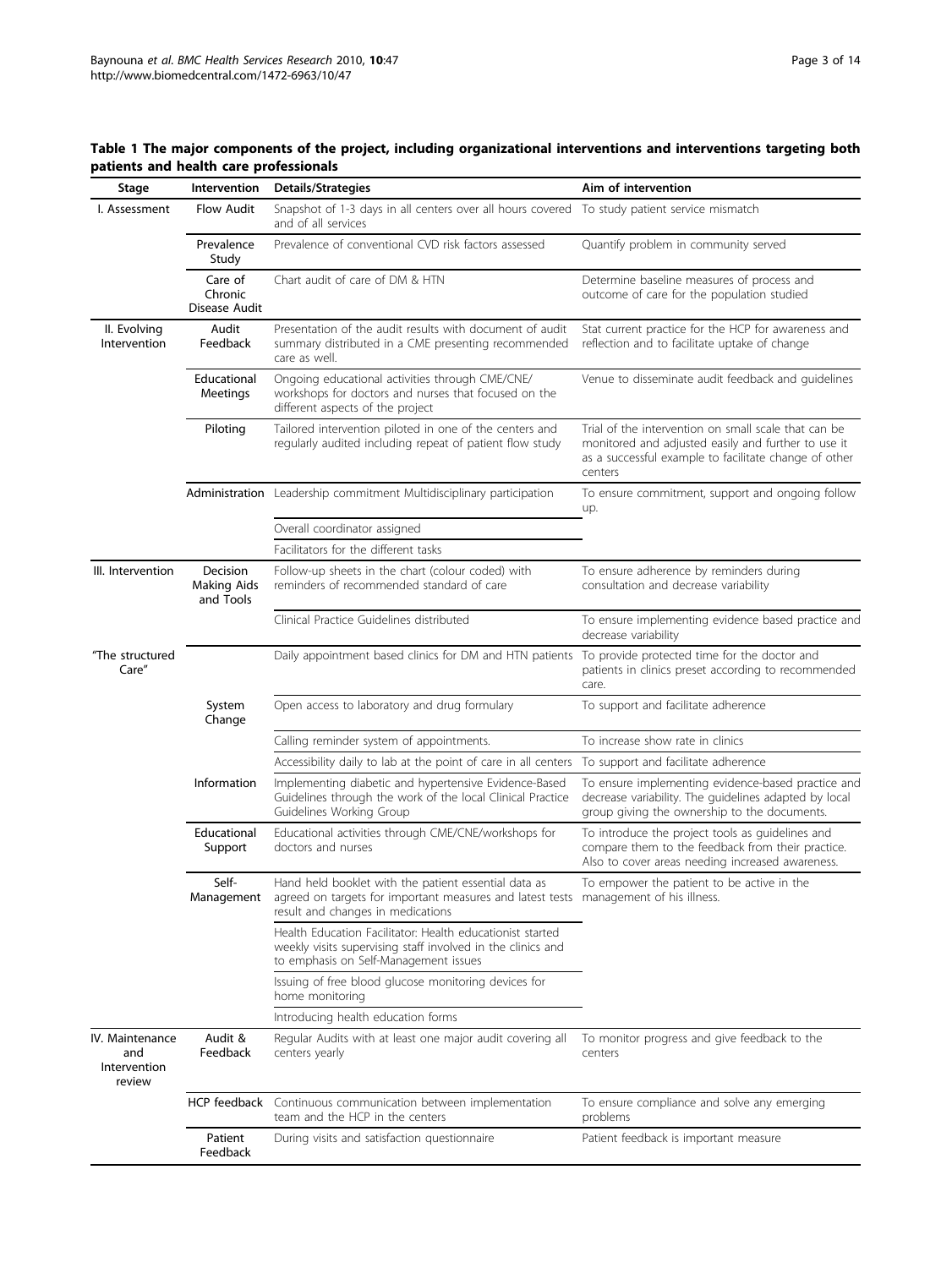annually in all intervention centers during the intervention. Stage II: Basically this stage followed the Plan, Do, Study, Act methodology; where the Plan of the intervention was developed locally by each center's management and implemented by a local team in order to instill a sense of ownership of the project. An overall coordinator (LMB) facilitated the coordination and the running of the project.

In Do the intervention evolved from communicating the baseline audit results prior to inaugurating changes in settings or resources. In addition a one day workshop for health professionals, on cardiovascular risk factors was conducted at the end of 2004 highlighting assessment and management of risk by means of the Framingham risk score.

In 2005 an intervention was designed on the basis of the responses from the participating Heath Care Professionals (HCP) to the findings of the audit, including the various educational activities following the audit. The major component of this intervention was the establishment of dedicated clinics for chronic conditions, each being tailored to the local situation where chronic patients had been seen in acute care clinics and had received insufficient attention. Other components of the intervention are shown in Table [1.](#page-2-0) The intervention was initially piloted in the academic health center where medical students and family medicine residents receive their training. All tools used in the project, such as forms, registers, policies and guidelines were piloted, tested and improved in this phase.

The additional intervention consisted of facilitating system change, developing decision making aids, educational activities, and a self-management program. The facilitators had well defined roles and were rotating periodically to review the system of implementation depending on the perceived needs or requests of individual health centers. One facilitator (HA&TA) in charge of health education visited the health centers on a fortnightly basis to monitor patient flow and educate the nurses on various aspects of care including the measurement of waist circumference and the calculation of BMI. She also helped the nurses with patient education on such topics as dietetics and foot care. All patients were provided with "self management cards" which they were encouraged to take to each consultation. Another facilitator (SZ) monitored the overall system including the booking of patients and appointment attendance rates. The medical record facilitator (SZ&FA) reviewed the charts for the forms and the chronic diseases register, and conducted the patient satisfaction surveys.

Decision making support tools were provided including color coded forms (green for diabetes, pink for hypertension and light green for patients with diabetes and hypertension). These included reminders of care guidelines. The Clinical Practice Guidelines were reviewed and adapted by a local multidisciplinary guidelines group comprising general practitioners, family physicians, nurses and pharmacists, from the centers. Guidelines were modified from ATP III [[17\]](#page-12-0) for dyslipidemia, ADA [\[18\]](#page-12-0) guideline,

ICSI and NICE [[19](#page-12-0)] for Diabetes and NICE [\[20](#page-12-0)], JNC 7 [\[21](#page-12-0)] and European Hypertension society guideline for hypertension [[22\]](#page-12-0). Also the SNAP [[23](#page-12-0)] guideline was included for therapeutic life style changes. The final draft of these modified guidelines was reviewed by a different group, similarly selected from participating centers. The final guideline was introduced in local Continuing Medical Education (CME) activities by the Guideline Group and HCP were encouraged to consult guideline group members for clarifications.

In addition, workshops for nurses and many CME sessions for doctors were devoted to Diabetes, Hypertension, dyslipidemias, and the assessment and management of cardiovascular risk.

In order to address the problems with time allotment, daily appointment based clinics were instigated in all larger centers to manage patients with diabetes and hypertension.

They were staffed by dedicated nurse and doctor.

In the medium sized centers, with lower patient flow, patients were seen in-between other patients, but with appointments distributed throughout the days of the week for better time management. A telephone visit reminder system was introduced in order to decrease the non-attendance rate.

Over the same period access was improved to both drugs and laboratory investigations.

Centers without their own laboratory were provided with phlebotomist services to obviate the need for referring patients to the central laboratory. Finally, self management was promoted by means of hand held booklets that included all relevant patient data, space for communication with hospital based specialists, as well as selfmanagement measures agreed upon between doctor and patient. Diabetes patients were issued free blood glucose monitoring devices for home monitoring.

Stage III: After the success of the intervention in the pilot center the intervention was expanded to all other city centers. One of the elements learned in the pilot phase and implemented in all centers was how to spread all recommended care over several visits and how to use this to adjust medication. Nurses were involved in ensuring that required investigations were performed prior to the consultation

Stage IV: Maintenance and intervention review. Since the initial intervention an annual audit of diabetes and hypertension care has been conducted in all centers.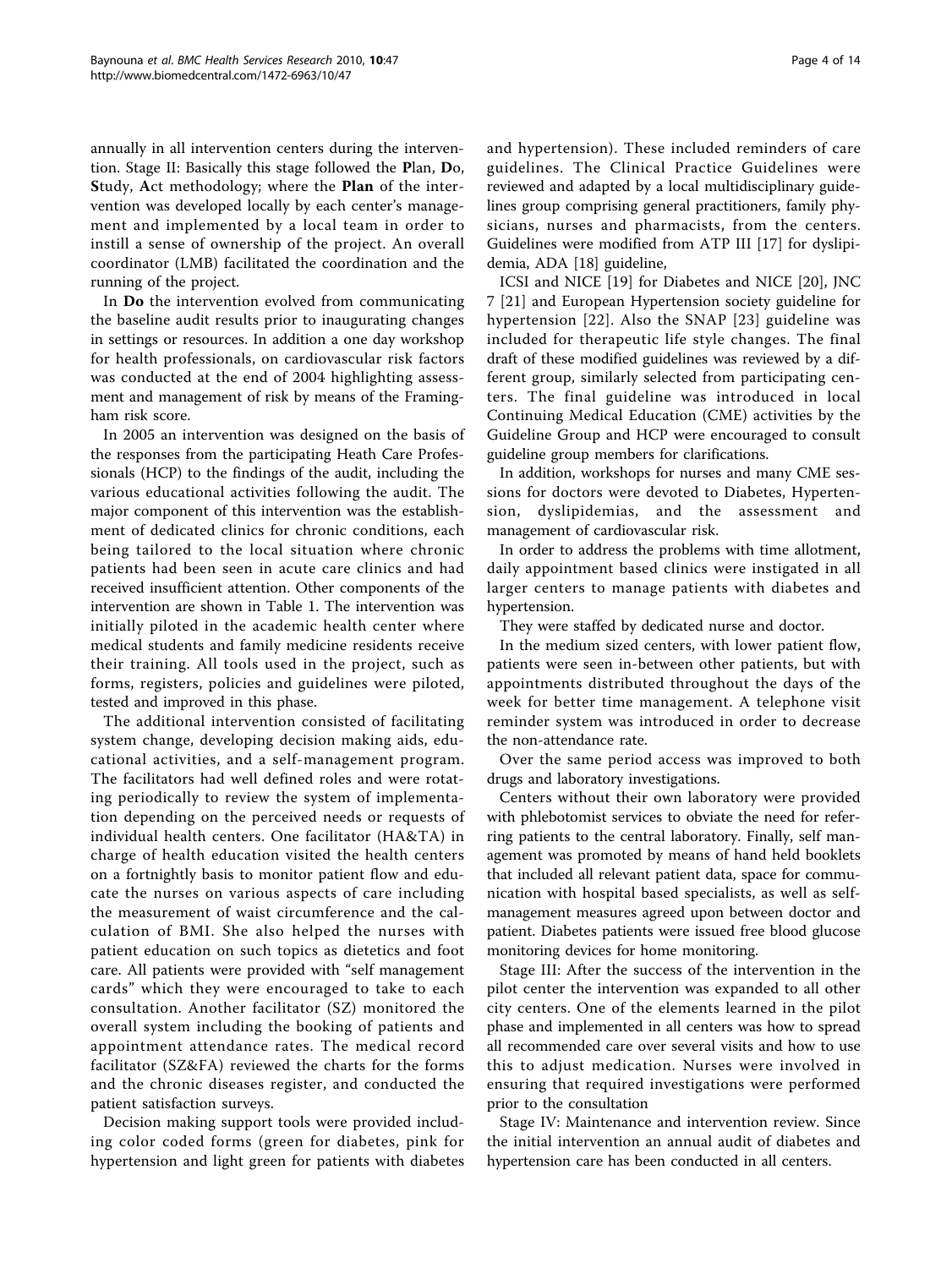#### <span id="page-4-0"></span>Methods of evaluation

Changes in standards of care were tracked by chart audits.

The first audit in July 2004 perused 672 files, then after the implementation of the project in the pilot center in 2005 164 files were audited. The audit checklist included information on the process and outcome of care as per guideline recommendations, such as treatments prescribed, documentation of family history, smoking and physical activity, recording of blood pressure, BMI and waist circumference in physical examination and investigations ordered - ECG, Creatinine, HbA1C, lipid profile, and TSH. The auditing was conducted by specially selected nurses temporarily made available by participating health centers.

In 2007 information was extracted from 1402 files. For all patients measures were recorded both before (2006) and after (2007) the intervention. This was repeated in 2008 (715 files). In 2008 three centers were not audited for organizational reasons, and the pilot center was neither audited in 2006 nor in 2008. In order to determine the effect of the intervention the 2008 audit included the same patients audited in 2007, as well as a sample of new patients for comparison. The number of records audited was determined by the size of the center. For large centers a total of around 100, and for medium size centers 60-80 patients was targeted. The attendances for large, medium and small centers are 250-300, 150- 200 and 100-150 patients per day respectively.

The chronic disease clinics attracted around 3000 patients per month in the ten centers. Data are not available to determine how many diabetic or hypertensive patients are registered at each center. Although registers are available and each patient has a unique "disease specific identifier" (e.g DM91) in these registers, we still found deficiencies and duplications in the registers. In order to avoid problem with sampling from these imperfect registries, a sample was extracted instead from the appointment books of patients attending in the three month period prior to the audit.

Satisfaction of patients about the project was sought through annual interviews. Staff satisfaction was monitored by a constant feedback from the health care professionals to the implementation team. Comments on feasibility and problems associated with the project were elicited during face-to-face interviews by facilitators during regular (more than once weekly) visits to the centres.

#### Analytical methods

To compare indicators before and after implementation, standard paired and independent sample t-tests were used where appropriate. SPSS (v 15) was used for all comparisons.

### Results

In the patient flow analysis, an obvious mismatch of demands and supply of services was detected (Figure (1)). Despite a peak demand between 16:00 to 18:00

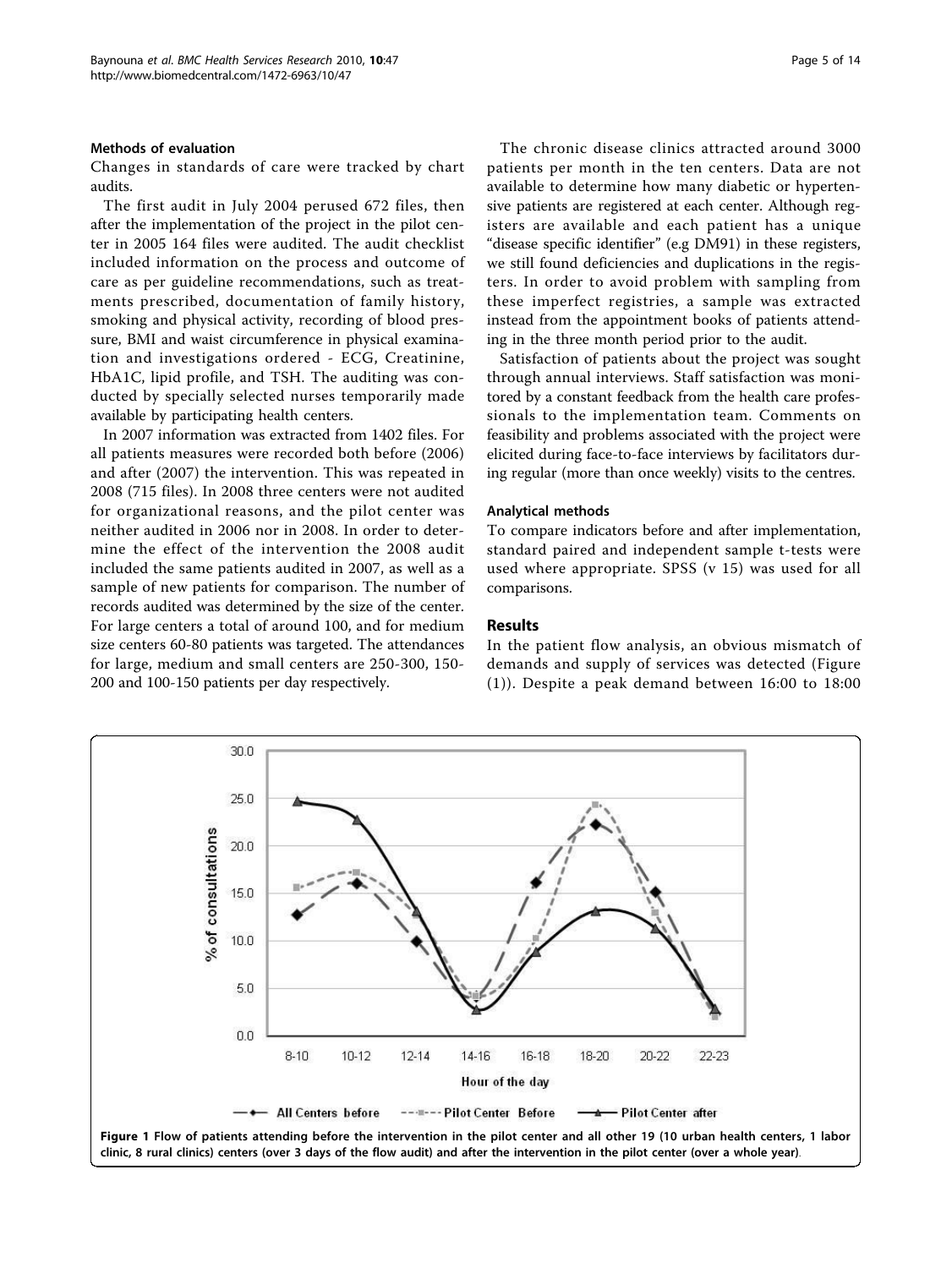daily, staff availability was constant during all 16 opening hours from 8.00 to 23:00. The population characteristics did not show a difference between the study periods with regards to age, sex, duration of disease, or other variables. Diabetes and hypertension on the other hand constitutes almost 13% and 12% of the total number of visits to the centers included in the project in 2004 and 2007 respectively as shown in Table 2 and 3.

In the parallel prevalence study [[1\]](#page-12-0) a prevalence of diabetes and hypertension of 23.3% and 21% respectively

was found. Despite this high prevalence, the baseline audit of process and outcome of care for these conditions revealed an alarming situation (Table [4](#page-6-0)).

Outcome: With the structured care intervention piloted in 2005-2006 measures of quality of care were constantly improving. This started with a correction in the management of patient flows. This was improved by moving patients with identified specialized needs of care such as antenatal care, well baby care, and chronic diseases to special, appointments based, clinics (Figure [1](#page-4-0)). Thus, after this change, in the pilot center, 24% of

| Table 2 Characteristics of the patients' population before and after intervention. |  |  |
|------------------------------------------------------------------------------------|--|--|
|------------------------------------------------------------------------------------|--|--|

|                             |            | 2004 (before)<br>Number (%) |            |            | 2007 (after)<br>Number (%) |            |
|-----------------------------|------------|-----------------------------|------------|------------|----------------------------|------------|
|                             | DM         | <b>HTN</b>                  | DM & HTN   | DM         | <b>HTN</b>                 | DM & HTN   |
| Male                        | 72 (51.1)  | 77 (47.8)                   | 207 (55.5) | 193 (50.5) | 178 (38.9)                 | 184 (43.5) |
| Female                      | 69 (48.9)  | 84 (52.2)                   | 166 (44.5) | 189 (49.5) | 280 (61.1)                 | 239(56.5)  |
| Age (years)                 |            |                             |            |            |                            |            |
| $<= 25$                     | 2(1.4)     | 2(1.3)                      | 3(0.8)     | 2(0.5)     | 7(1.5)                     | 0(0)       |
| $26 - 35$                   | 6(4.3)     | 2(1.3)                      | 3(0.8)     | 9(2.4)     | 10(2.2)                    | 5(1.2)     |
| $36 - 45$                   | 20 (14.3)  | 16 (10.1)                   | 41 (11)    | 64 (16.8)  | 62 (13.6)                  | 35(8.3)    |
| $46 - 55$                   | 57 (40.7)  | 50 (31.6)                   | 114 (30.6) | 133 (35)   | 142(31.1)                  | 133 (31.4) |
| 56-65                       | 31 (22.1)  | 38 (24.1)                   | 126 (33.9) | 106 (27.9) | 119 (26.0)                 | 135 (31.9) |
| 66-75                       | 18 (12.9)  | 39 (24.7)                   | 70 (18.8)  | 41 (10.8)  | 74 (16.2)                  | 76 (18.0)  |
| >75                         | 6(4.3)     | 11(7)                       | 15(4)      | 25(6.6)    | 43 (9.4)                   | 39 (9.2)   |
| Nationality                 |            |                             |            |            |                            |            |
| <b>UAE</b>                  | 125 (88.7) | 155 (96.3)                  | 351 (94.1) | 358 (93.8) | 425 (92.8)                 | 392 (92.7) |
| Non-UAE                     | 16(11.3)   | 6(3.7)                      | 22(5.9)    | 24 (6.2)   | 33(7.2)                    | 31(7.3)    |
| DM duration min/max (mode)  | 1/17(1)    |                             |            | 1/32(3)    |                            |            |
| HTN duration min/max (mode) | 1/20(5)    |                             |            | 1/32(3)    |                            |            |

\* Patients with (DM) only, \*\* Patients with hypertension only (HTN), \*\*\* Patients with both conditions (DM&HTN).

| Table 3 Total number of visits of all patients and patients with DM and HTN to the Primary Health Care (PHC) centers |  |  |
|----------------------------------------------------------------------------------------------------------------------|--|--|
| participating in the project in 2004 and 2007.                                                                       |  |  |

| 2004               |               |            |      |           |      | 2007         |               |                   |      |           |      |              |
|--------------------|---------------|------------|------|-----------|------|--------------|---------------|-------------------|------|-----------|------|--------------|
| <b>PHC Centers</b> | No. of visits | HTN visits | $\%$ | DM visits | $\%$ | Total DM&HTN | No. of visits | <b>HTN</b> visits | $\%$ | DM visits | $\%$ | Total DM&HTN |
| Masoudi            | 32611         | 2658       | 8.2  | 1975      | 6.1  | 14.2         | 57776         | 2453              | 4.2  | 2140      | 3.7  | 7.9          |
| <b>OTC</b>         | 33505         | 3029       | 9    | 2021      | 6    | 15.1         | 31683         | 2777              | 8.8  | 2047      | 6.5  | 15.2         |
| Kabisi             | 48054         | 4687       | 9.8  | 3613      | 7.5  | 17.3         | 46449         | 3431              | 7.4  | 2992      | 6.4  | 13.8         |
| <b>Hilli</b>       | 27148         | 2507       | 9.2  | 1972      | 7.3  | 16.5         | 33509         | 2510              | 7.5  | 1835      | 5.5  | 13           |
| Niyadat            | 32683         | 2733       | 8.4  | 1851      | 5.7  | 14           | 25391         | 2173              | 8.6  | 1511      | 6    | 14.5         |
| Mueiji             | 28043         | 1903       | 6.8  | 1285      | 4.6  | 11.4         | 23976         | 1569              | 6.5  | 1150      | 4.8  | 11.3         |
| Mezyad             | 60631         | 3559       | 5.9  | 3888      | 6.4  | 12.3         | 81991         | 3584              | 4.4  | 3626      | 4.4  | 8.8          |
| Maqam              | 63675         | 3740       | 5.9  | 3561      | 5.6  | 11.5         | 54915         | 3252              | 5.9  | 3320      | 6    | 12           |
| Zakher             | 25504         | 1177       | 4.6  | 1195      | 4.7  | 9.3          | 16187         | 817               | 5    | 725       | 4.5  | 9.5          |
| Yahar              | 56394         | 2608       | 4.6  | 3076      | 5.5  | 10.1         | 43252         | 2096              | 4.8  | 2952      | 6.8  | 11.7         |
| Average (%)        |               |            | 7.2  |           | 5.9  | 13.2         |               |                   | 6.3  |           | 5.5  | 11.8         |

HTN Hypertension, DM diabetes mellitus.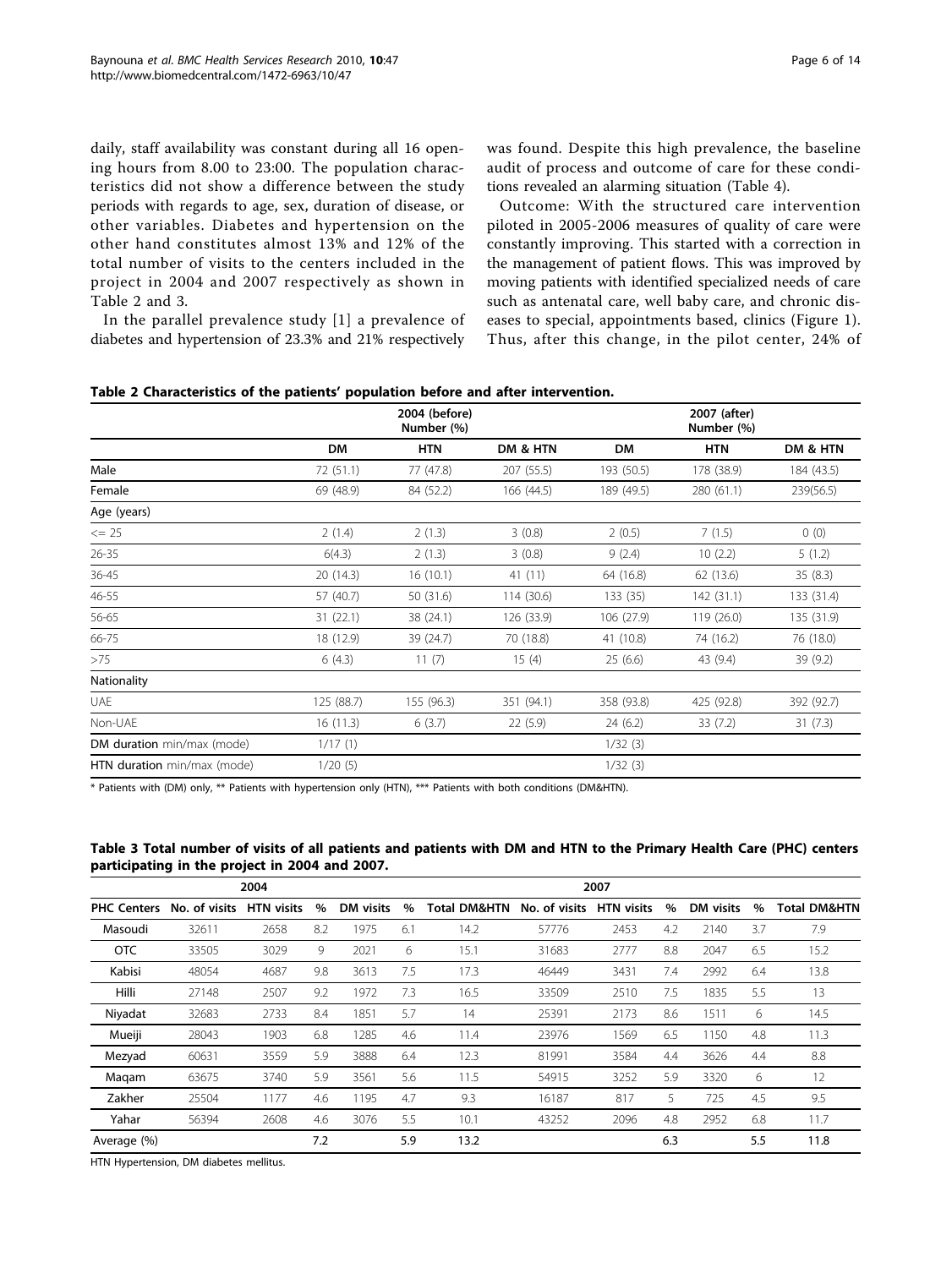|                          | 2004<br>(before intervention) |          |      | 2006*<br>(after audit feedback and<br>educational activities) |      | 2007<br>(intervention complete,<br>including structured care) |           |           |
|--------------------------|-------------------------------|----------|------|---------------------------------------------------------------|------|---------------------------------------------------------------|-----------|-----------|
| Measure assessed         | No.                           | $\%$     | No.  | $\%$                                                          | No.  | $\%$                                                          | No.       | $\%$      |
| Smoking last visit       | 541                           | 80.5     | 1133 | 89.7                                                          | 1309 | 93.4                                                          | 638       | 89.2      |
| Physical Activity        | 7                             | 1.0      | 797  | 63.1                                                          | 1339 | 95.5                                                          | 651       | 91.0      |
| BMI                      | 15                            | 2.2      | 842  | 66.7                                                          | 1334 | 95.1                                                          | 624       | 83.5      |
| Systolic blood pressure  | 665                           | 97.2     | 1137 | 90.0                                                          | 1395 | 99.5                                                          | 657       | 91.9      |
| Diastolic blood pressure | 665                           | 97.2     | 1137 | 90.0                                                          | 1395 | 99.5                                                          | 657       | 91.9      |
| Urine R/E                | 174                           | 25.0     | 590  | 46.7                                                          | 850  | 60.6                                                          | 591       | 82.7      |
| Microalbuminurea         | $\Omega$                      | $\Omega$ | 533  | 42.2                                                          | 1105 | 78.8                                                          | 598       | 83.6      |
| Creatinine               | 88                            | 13.0     | 846  | 67.0                                                          | 1263 | 90.1                                                          | <b>NA</b> | <b>NA</b> |
| HbA1c (in DM)            | 115                           | 22.9     | 411  | 51.1                                                          | 785  | 89.4                                                          | 349       | 76.0      |
| Total cholesterol        | 323                           | 47.7     | 836  | 66.7                                                          | 1268 | 90.4                                                          | 574       | 80.3      |
| LDL                      | 74                            | 10.9     | 555  | 56.1                                                          | 1247 | 88.9                                                          | 569       | 79.6      |
| <b>HDL</b>               | 49                            | 7.2      | 693  | 54.9                                                          | 1264 | 90.2                                                          | 572       | 80.0      |
| TG                       | 321                           | 47.4     | 834  | 66.0                                                          | 1256 | 89.6                                                          | 574       | 80.3      |
| Ophthalmology referral   | 37                            | 5.5      | 278  | 22.0                                                          | 712  | 50.8                                                          | 224       | 31.3      |

<span id="page-6-0"></span>Table 4 Adherence to recommended care in process measures broken down by the four time periods.

\*Pilot center excluded, NA not assessed

consultations were for appointment in the specialized clinics, which 77.4% of the patients attended for more than 6 months and 65.2% for a whole year. This flow management obviated the need for hiring additional staff, in fact hiring was frozen for the period of the project and several staff had even left as a result of retirement or moving jobs.

In the ongoing post-intervention audits indicators of process and outcome of care showed significant

improvements (Tables, 4, 5, [6](#page-7-0) and [7](#page-8-0)), including documentation of patients' history, examinations and investigations (Table 4). This notably included recording of smoking status and blood pressure, irrespective of reason for attendance.

Also, the recording of BMI improved substantially from 2.2% in 2004 to 95.1% in 2007. Most likely only apparently obese patients had their BMI recorded in 2004 as around 70% of them had BMIs above 30 kg/m2.

|  |  |  |  | Table 5 The change outcome measures over the 4 time-periods. |  |  |  |  |
|--|--|--|--|--------------------------------------------------------------|--|--|--|--|
|--|--|--|--|--------------------------------------------------------------|--|--|--|--|

|                               | 2004                  | 2006*                                                | 2007                                                  | 2008        |
|-------------------------------|-----------------------|------------------------------------------------------|-------------------------------------------------------|-------------|
|                               | (before intervention) | (after audit feedback<br>and educational activities) | (intervention complete,<br>including structured care) | (follow-up) |
|                               | $\%$                  | $\%$                                                 | %                                                     | $\%$        |
| Smoking last visit (males)    | 16.4                  | 13.4                                                 | 12.7                                                  | 13.2        |
| Physical Activity             | 70.0                  | 56.8                                                 | 62.7                                                  | 42.7        |
| BMI $(% < 30)$                | 31.2                  | 56.5                                                 | 54.8                                                  | 58.1        |
| Blood Pressure control in HTN |                       |                                                      |                                                       |             |
| % Blood pressure $<= 140/90$  | 57.0                  | 51.1                                                 | 72.9                                                  | 67.5        |
| Blood Pressure control in DM  |                       |                                                      |                                                       |             |
| % Blood pressure $<= 130/80$  | 31.0                  | 32.4                                                 | 51.6                                                  | 42.9        |
| HbA1c (% $<$ 7) in DM         | 18.3                  | 41.4                                                 | 43.1                                                  | 45.6        |
| HbA1c (% $<$ 9) in DM         | 47.0                  | 69.5                                                 | 77.7                                                  | 80.0        |
| HbA1c (% $<$ 10) in DM        | 61.7                  | 79.6                                                 | 88.3                                                  | 90.0        |
| Total cholesterol (<200)      | 25.0                  | 50.8                                                 | 73.1                                                  | 79.6        |
| LDL $(<100$ in DM)            | 21.1                  | 26.9                                                 | 34.9                                                  | 39.4        |
| LDL (<130 in HTN)             | 10.0                  | 40.4                                                 | 60.6                                                  | 59.0        |
| $HDL$ ( $>40$ )               | 48.9                  | 56.3                                                 | 54.4                                                  | 20.0        |
| $TG \; (<150)$                | 25.8                  | 67.1                                                 | 77.3                                                  | 81.3        |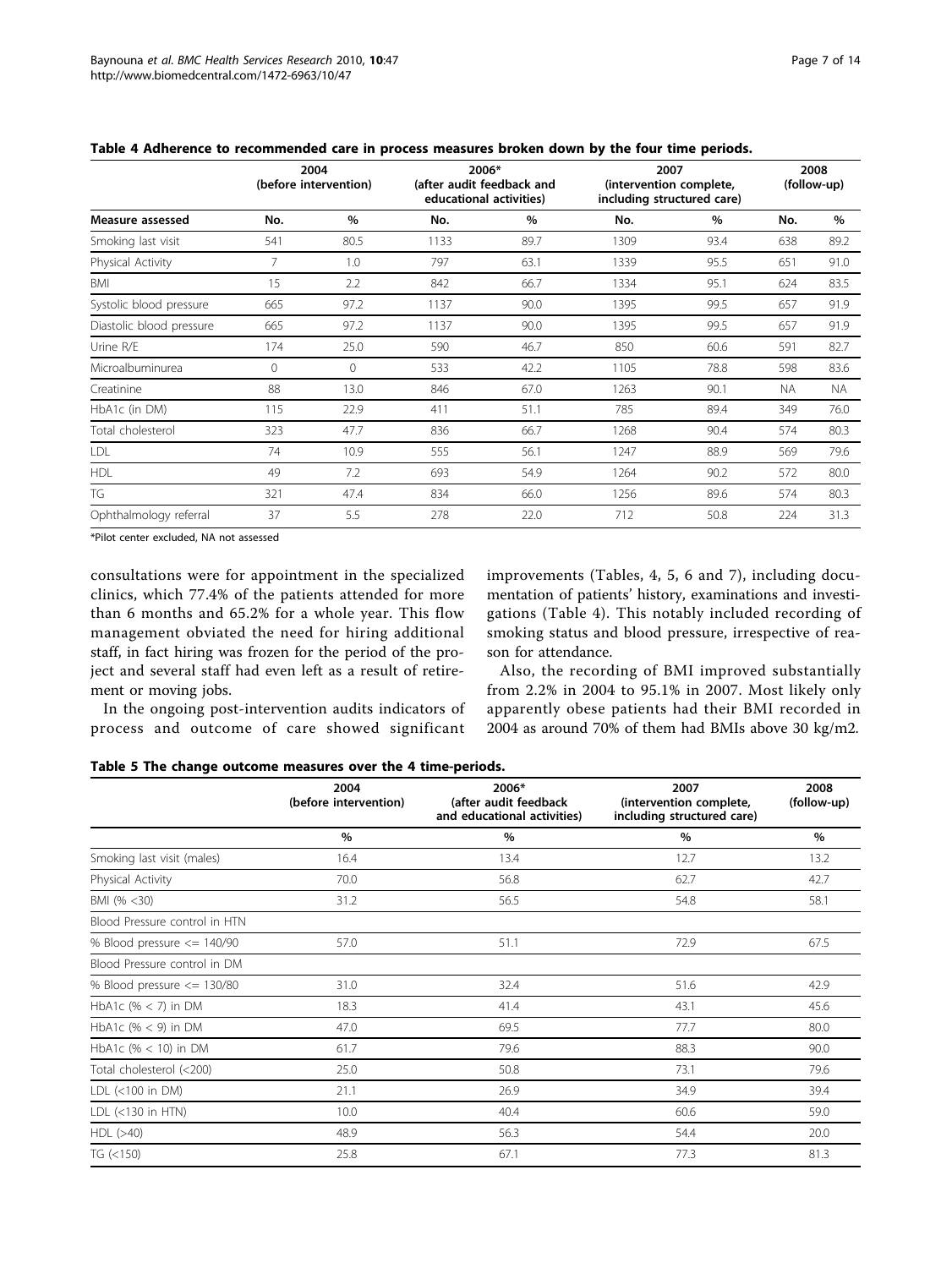|                             | (2006 mean-2007 mean)* | No. | P value | (2007 Mean-2008 Mean)** | No. | P value |
|-----------------------------|------------------------|-----|---------|-------------------------|-----|---------|
| Hypertension                |                        |     |         |                         |     |         |
| <b>BMI</b>                  | 29.8-29.9              | 675 | 0.81    | 29.2-29.6               | 421 | 0.4     |
| HbA1c in DM                 | $8.0 - 7.3$            | 265 | < 0.001 | 7.19-7.17               | 218 | 0.8     |
| <b>Total cholesterol</b>    | 200.7-184.6            | 634 | < 0.001 | 185.8-162.3             | 408 | < 0.001 |
| <b>LDL</b>                  | 130.9-118.8            | 538 | < 0.001 | 119.0-104.9             | 403 | < 0.001 |
| <b>HDL</b>                  | 43.5-43.46             | 537 | 0.9     | 44.0-40.2               | 410 | 0.07    |
| <b>TG</b>                   | 138.9-122.2            | 624 | < 0.001 | 125-105.6               | 406 | < 0.001 |
| <b>Diabetes Mellitus</b>    |                        |     |         |                         |     |         |
| <b>BMI</b>                  | 29.2-29.4              | 572 | 0.015   | 28.5-29.2               | 383 | 0.015   |
| HbA1c in DM                 | $8.4 - 7.7$            | 436 | < 0.001 | $7.8 - 7.6$             | 321 | 0.035   |
| <b>Total cholesterol</b>    | 197.8-180.9            | 557 | < 0.001 | 184.1-155.0             | 370 | < 0.001 |
| <b>LDL</b>                  | 126.5-113.5            | 478 | < 0.001 | 115-98.1                | 366 | < 0.001 |
| <b>HDL</b>                  | 42.9-43.0              | 478 | 0.8     | 44.1-40.4               | 370 | 0.019   |
| TG                          | 148.2-130              | 552 | < 0.001 | 131.86-107.6            | 369 | < 0.001 |
| Blood pressure control      |                        |     |         |                         |     |         |
| In patients with DM         |                        |     |         |                         |     |         |
| Systolic BP                 | 125.4-122.2            | 179 | < 0.001 | 122.2-122.3             | 189 | 0.13    |
| Diastolic BP                | 79.8-76.6              | 179 | < 0.001 | 76.7-75.3               | 189 | 0.01    |
| In patients with HTN        |                        |     |         |                         |     |         |
| Systolic BP                 | 138.9-132.8            | 414 | < 0.001 | 133.2-131.6             | 226 | 0.07    |
| Diastolic BP                | 85.8-81.3              | 415 | < 0.001 | 82.3-79.4               | 228 | < 0.001 |
| In patients with HTN and DM |                        |     |         |                         |     |         |
| Systolic BP                 | 137.8 -131.9           | 389 | < 0.001 | 133.1-134.7             | 237 | 0.1     |
| Diastolic BP                | 83.5-79.9              | 389 | < 0.001 | 83.4-80.2               | 237 | 0.002   |

<span id="page-7-0"></span>Table 6 Paired t-test of outcome measures comparing before and after the intervention.

\*2006-2007 indicates the change in 2007 compared to 2006

\*\* 2007-2008 indicate the change in 2008 compared to 2007

Adherence to Clinical Practice Guidelines adopted by the project, (Table [4](#page-6-0)) regarding recommended investigations such as kidney function tests, HbA1c and lipid profiles, clearly improved. In 2004 these were available for very few patients but this improved in 2006-2007 following the structured care intervention, and permission given (in 2005) to General Practitioners to order LDL and HDL tests.

With regards to outcome, neither smoking cessation nor BMI were much affected by the intervention. Smoking dropped from 16.4% in 2004 to around 13% in subsequent years while obesity was consistently prevalent in approximately 50% of patients (Table [5](#page-6-0), Table 6).

In contrast, measures of disease control in diabetes and hypertension improved. Blood pressure control was impressive and significantly improved with around two third of patients meeting target values of 140/90 or less in, 2007 and 2008 (Table [5,](#page-6-0) Table 6).

HbA1c in diabetics had dropped significantly with 80% having values below 9 in 2008 compared to 61.7% in 2004 and 69.5% in 2006. The median dropped from 8 in 2006 to 7.5 in 2007 and to 7.2 in 2008 which was significant by paired t-test, (Table [5](#page-6-0), Table 6). Systolic blood pressures in diabetics dropped significantly in 2007, from an average of 125.4 in 2006 to 122.2 in 2007 and remained the same in 2008. Diastolic blood pressure on the other hand, kept improving over years, (Table 6). Nevertheless, around half the diabetics met the recommended target of 130/80 in 2007 compared to one third in 2006 and 2004, (Table [5\)](#page-6-0).

Lipid profiles showed a significant improvement in total cholesterol, LDL and triglycerides, since more than three quarter of patients met target values in 2007 and 2008 compared to only a third in 2004 and a half in 2006 (Table [5\)](#page-6-0). However, this was not the case for HDL which remained the same or even significantly dropped in the case of diabetics in 2008. Figure [2](#page-9-0) shows the changes in all these indicators. These changes in disease control measures reflected significant increases in prescriptions of aspirin and statins by General practitioners as shown in Table [7](#page-8-0). Prescribing of aspirin and lipid modifying agents increased from one third of patients in 2004 and 2006 to two thirds in the structured care intervention years in case of aspirin and to half of the patients in case of statins.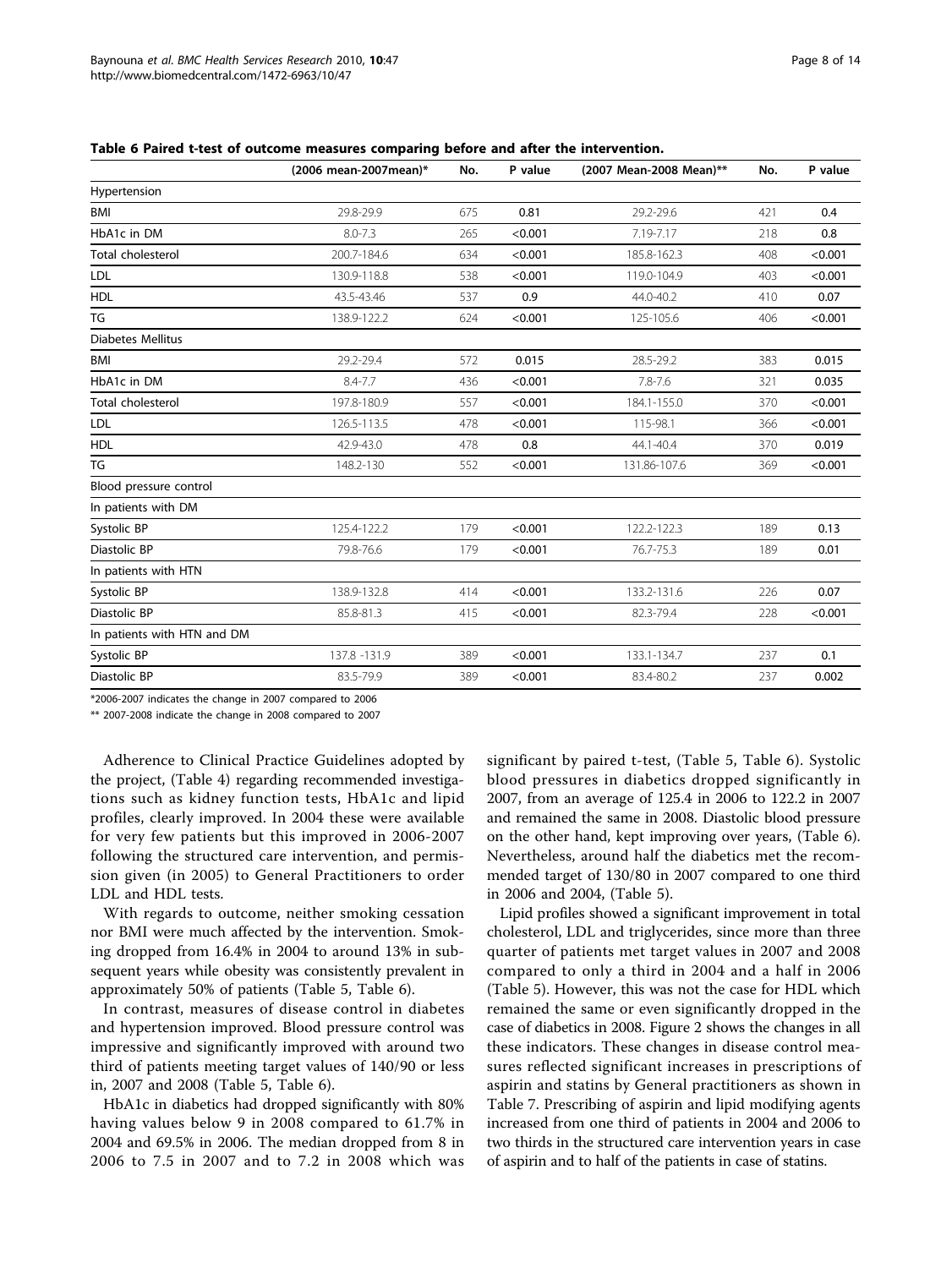|               | 2004<br>(before intervention) |           | 2006<br>(after audit feedback<br>and educational activities) |           | 2007<br>(Intervention complete,<br>including structured care) |      | 2008<br>(follow-up) |      |
|---------------|-------------------------------|-----------|--------------------------------------------------------------|-----------|---------------------------------------------------------------|------|---------------------|------|
|               | No.                           | %         | No.                                                          | $\%$      | No.                                                           | %    | No.                 | $\%$ |
| Aspirin       | 212                           | 31.3      | 412                                                          | 32.6      | 834                                                           | 59.5 | 481                 | 67.3 |
| Statin        | 204                           | 30.1      | 388                                                          | 30.7      | 621                                                           | 44.3 | 427                 | 59.7 |
| Other LLM     | <b>NA</b>                     | <b>NA</b> | <b>NA</b>                                                    | <b>NA</b> | 146                                                           | 10.4 | 82                  | 11.5 |
| DM Rx         |                               |           |                                                              |           |                                                               |      |                     |      |
| No medication | 67                            | 13.3      | 82                                                           | 20.6      | 25                                                            | 6.1  | 25                  | 6.1  |
| 1 medication  | 255                           | 50.5      | 133                                                          | 33.4      | 104                                                           | 25.4 | 78                  | 19.0 |
| 2 medication  | 174                           | 34.5      | 140                                                          | 35.2      | 194                                                           | 47.4 | 198                 | 48.3 |
| 3 medication  | 8                             | 1.5       | 42                                                           | 10.6      | 77                                                            | 18.8 | 90                  | 22   |
| 4 medication  | $\overline{0}$                | 0         | $\overline{1}$                                               | 0.3       | 9                                                             | 2.2  | 19                  | 4.6  |
| On Insulin    | <b>NA</b>                     | <b>NA</b> | <b>NA</b>                                                    | <b>NA</b> | 47                                                            | 5.8  | 18                  | 4.5  |
| HTN Rx        |                               |           |                                                              |           |                                                               |      |                     |      |
| No medication | 57                            | 10.7      | 101                                                          | 20.2      | 33                                                            | 7.3  | 20                  | 2.2  |
| 1 medication  | 28                            | 52.8      | 196                                                          | 39.3      | 174                                                           | 38.4 | 163                 | 16.5 |
| 2 medication  | 156                           | 29.3      | 116                                                          | 23.2      | 185                                                           | 40.8 | 187                 | 41.1 |
| 3 medication  | 32                            | 6.0       | 28                                                           | 5.6       | 57                                                            | 12.6 | 75                  | 35.8 |
| 4 medication  | 6                             | 1.1       | 3                                                            | 0.6       | $\overline{4}$                                                | 0.9  | 10                  | 4.4  |

<span id="page-8-0"></span>Table 7 The change in prescribing diabetic medications in diabetics and blood pressure lowering medications in hypertensives in the 4 time-periods.

NA, not assessed

The number of medications per patients also increased over the intervention years. For example, more than three quarters of diabetes or hypertension patients were on two or more medications in 2008, reflecting current guidelines. Insulin use in diabetics, however, was less than 5% in both 2007 and 2008.

Ophthalmology referrals markedly increased from 5.5% in 2004 to 50.8% in 2007 but decreased to 31.3% in 2008. However, other recommended referrals such as dental, nutritional and vaccination for influenza and pneumonia were not audited, since routine referral to these services was impossible due to limited resources and large case loads.

In addition, the number of patients diagnosed with diabetes or hypertension increased in recent years as evident from Figure [3-a](#page-10-0) and [3-b](#page-10-0).

## **Discussion**

Starting with the care audits showing very poor levels of care in 2004 similar to an earlier audit carried out in 1998 [[24\]](#page-12-0) and the interventions implemented, the initial audit with feedback coupled with educational activities clearly led to a marked improvement as indicated by a notable change in indicators between 2004 to 2006. These elements were particularly effective in other studies where the baseline adherence to recommended practices was low and the intensity of audits and feedback was high [\[25\]](#page-12-0).

Nevertheless, most improvements occurred only later with the second structured intervention introduced after 2006 that directly targeted the delivery of services to patients with chronic conditions by introducing special dedicated clinics. The success of structured intervention makes it clear that the lack of knowledge of health care professionals' may be less of a constraint than other structural factors. Improvements seen in our project were comparable to local and international benchmarking figures for good clinical care for both diabetes and hypertension [[26-31\]](#page-12-0).

Improvements were achieved in both process and the outcome of care (Table [4, 5](#page-6-0) and [6](#page-7-0)) in response to different elements of the project. Specifically, the change in drug prescriptions (Table 7) came after structured care was introduced, suggesting that the additional resources (time!) available per patient to adjust patients' management plans paid off. Prescribing aspirin and statins had increased steadily, but unfortunately we were unable to assess whether the increase were in accordance with good practice guidelines. Nevertheless, our figures are comparable to other research-based interventions that at best reached 75 and 88% [[6](#page-12-0)]. In contrast, insulin is still prescribed infrequently, <5% in both 2007 and 2008. Whether this is due to doctors' inexperience in using insulin or patients' preferences remains unclear and is an area for future study.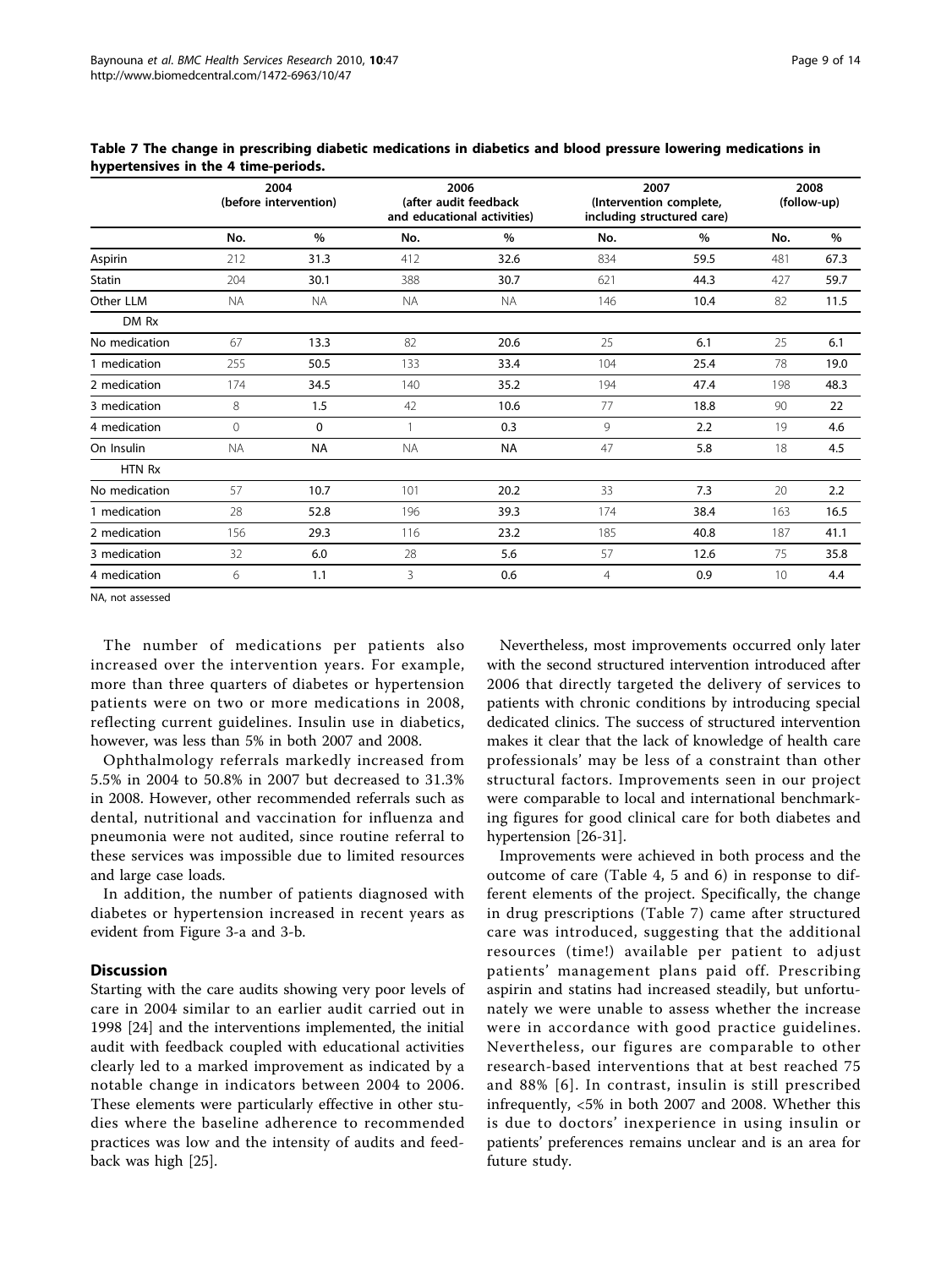<span id="page-9-0"></span>

Systolic blood pressure in diabetics remained constant in 2008 after having improved in 2007. In contrast, diastolic blood pressure, HbA1c and most lipid profiles improved with time. Perhaps, doctors were not targeting blood pressure enough in diabetic patients to meet the recommended standards, and may have been more focused on controlling blood sugar and HbA1C. Patients also might have paid insufficient attention to their blood pressure if they are not hypertensive. Nevertheless, as a blood pressure control (particularly systolic blood pressure) is neither 'frequently nor easily obtained' [\[32\]](#page-12-0), this area may need additional measures especially because lowering blood pressure in diabetics is cost saving [\[5](#page-12-0)].

Ophthalmology referrals improved from 5.5% in 2004 to 50.8% in 2007, but decreased to 31.3% in 2008. This decrease may be due to doctors' loss of adherence to recommended care or due to patients' reluctance to accept long hospital waiting times. Better coordination of care with local hospitals in important areas, such as ophthalmology and nephrology, clearly needs improvement.

Unfortunately, our interventions were less successful in redressing life-style related risk factors, such as obesity, physical inactivity and smoking. These domains may need more time and resources, with perhaps a different type of intervention [[33\]](#page-12-0). A deficiency in our project was a lack of nutritionists and health education specialists in the participating centers to reinforce efforts by other HCPs and assess patients' self-management. A recent study suggested that absence of such resources was a major barrier to weight management in Emirati women at risk of DM, as perceived by HCP [[33](#page-12-0)]. Self-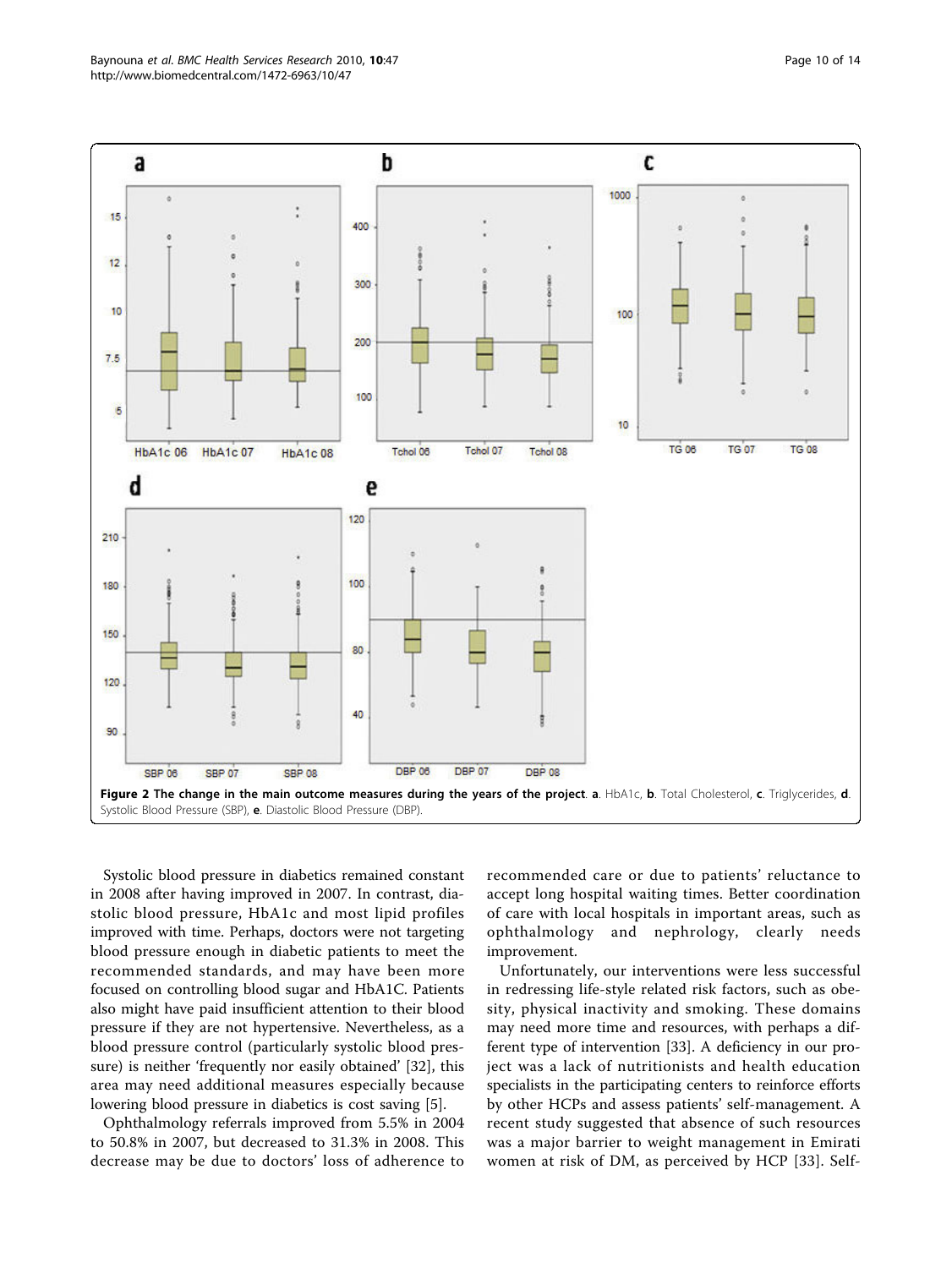<span id="page-10-0"></span>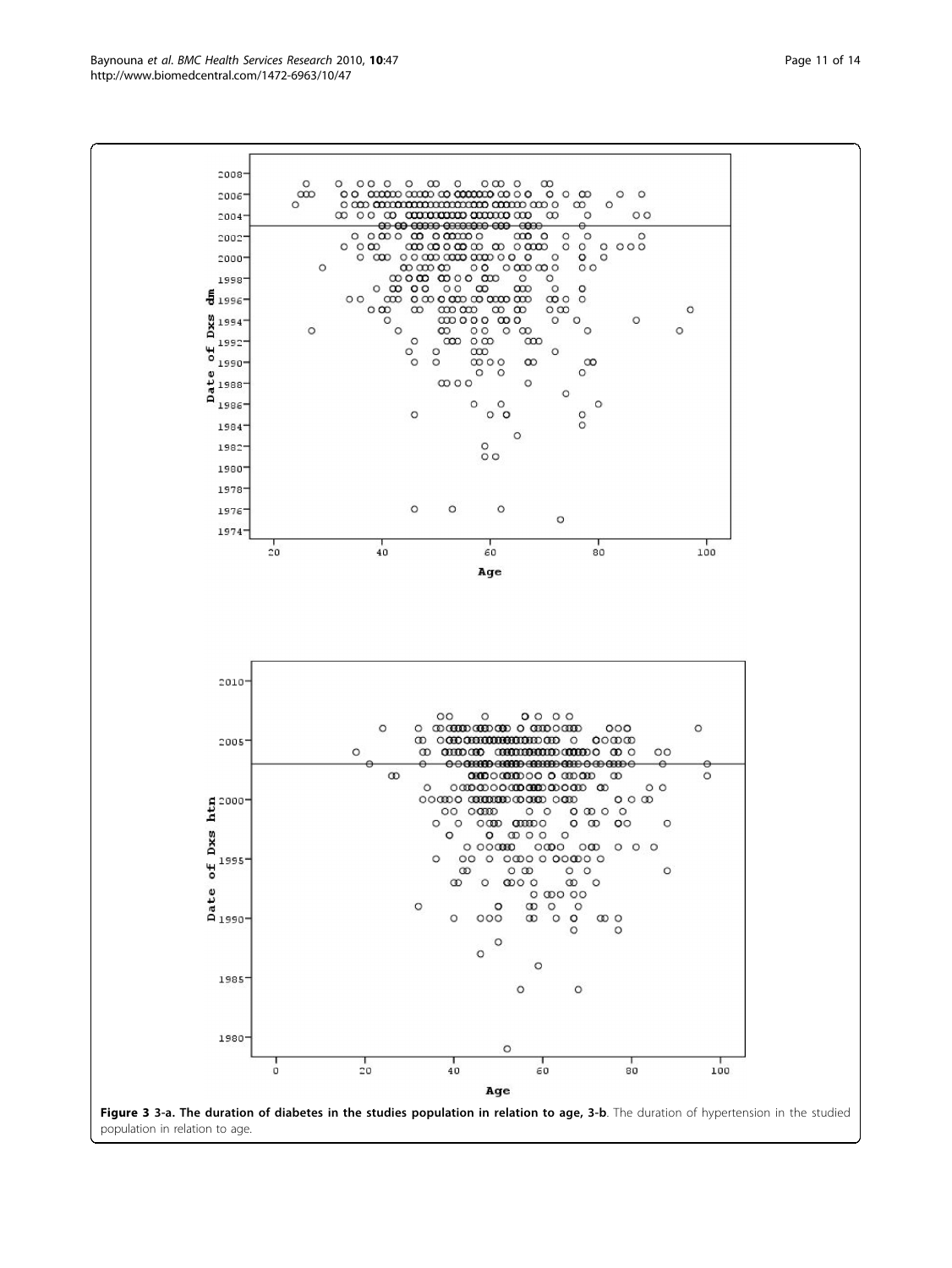management may be another important tool in addressing life-style factors. In our intervention, a hand-held booklet specifying goals in the self management of their illness was distributed to all patients. Also many patients were advised to obtain a home blood pressure monitoring device and a glucometer with strips, which has been freely available since 2007 for diabetic patients. However, the success (or lack of it) of these measures remain to be fully analyzed and understood. For self-management to succeed, both health service support and the acceptance by the patients of their responsibility are crucial. Historically in our culture (and elsewhere), patients often delegated their responsibility in this respect to the doctors they trusted, as this is a meaningful attitude for many other conditions.

The increase in diagnoses of diabetes and hypertension in recent years could be due to various factors, such as a change in cut-off values, intensified screening, as well as a true increase in prevalence. Strategies used in this project, with an organized system of regular follow-up and the use of dedicated clinics [[34](#page-12-0)] significantly improved the care of chronic disease patients [[9-15](#page-12-0)] and may also have improved the case detection rate. Nevertheless, the number of patients treated for diabetes and hypertension in our clinics falls short of the estimated total number of affected individuals, and many patients currently remain untreated, which clearly needs to be addressed in futures interventions.

Collaboration with health care staff working in the centers is key to success. While some aspects of the intervention may be experienced as stressful, we found that many were particularly content with the dedicated clinics, but a full analysis of their experiences remains to be done. Other important elements of this project were chart reminders and educational meetings which were shown to be effective, but only in combination with other strategies [[35](#page-12-0)[,36](#page-13-0)] since educational meetings alone were likely to be effective in changing complex behaviors [[37\]](#page-13-0).

Our findings also have relevance for other Gulf countries as many resemble the UAE in their high cardiovascular risk profile as well as their health care system. In addition, our approach may be extended to the management of other chronic conditions. Yet each intervention may need to be piloted separately, as a major limitation of our study was its confinement to a single city in one country, and with a single project management throughout, makings it difficult to generalize to other places and circumstances.

Nevertheless, a major lesson to be learnt from this experience is the value of a single centrally coordinated primary health care system in this city, which facilitated the project and made it a relatively cost effective intervention. This is more obvious if we compare this project to a similar project implemented in the United States

targeting the care of chronic diseases on the basis of payment for performance [[38](#page-13-0)]. Financial incentives were necessary in a fragmented primary health care system consisting of isolated different sized practices to implement similar interventions through programs such as Physician Quality R Initiative (PQRI) [[39](#page-13-0)].

Sustainability of the improvements is a major concern. Inevitably, changes in the organization that affect the program occur. Early in 2008 three centers were moved to another managing body and in July 2008 the other centers of the department of Primary Health Care were brought under new administration. "Old" projects such as our intervention were allocated a low priority. Also we lost one of the facilitators. In spite of these two factors, decreased administrative endorsement and loss of the facilitator, the program was successfully maintained by the centers' staff. Yet, Tables [4](#page-6-0) [&5](#page-6-0) demonstrate an overall lack of further improvements and a trend to a decline in some key measures but as in Table [6](#page-7-0) none of the decline was significant. And in a more recent audit in 2009, the quality of care was very similar to that found in 2008, which is reassuring for the second year after the change.

We believe that because the project was initiated internally with no external intervention (not ready for the implementation plan and no new people allowed the change) gave a sense of ownership among centers, probably facilitating sustainability.

However, for further improvements, e.g. for diabetics with hypertension, managing nephropathy, self-management of life-style factors, shared care with the hospital, optimizing dyslipidemia management etc., and additional components still to be developed, should be added to the project.

The limitation of this study is mainly its descriptive nature and that it compares after to before the intervention rather than being a factorial randomised controlled study. This makes it difficult to attribute the success of the project to specific components and reduces its external validity.

# Conclusion

We believe that awareness of the problem of diabetes and hypertension in our community, and the clear need to have special organized care for this group of patients in the health care system, may have facilitated the uptake and sustainability of the project. But awareness is not sufficient, since without the other project components - specifically the dedicated personnel and clinics the intervention would not have been maintained.

#### Author details

<sup>1</sup> Ambulatory Health Care Services, SEHA, Al Ain, Abu Dhabi, United Arab Emirates. <sup>2</sup>Family Medicine Institute, Al Ain Hospital, SEHA, Al Ain, Abu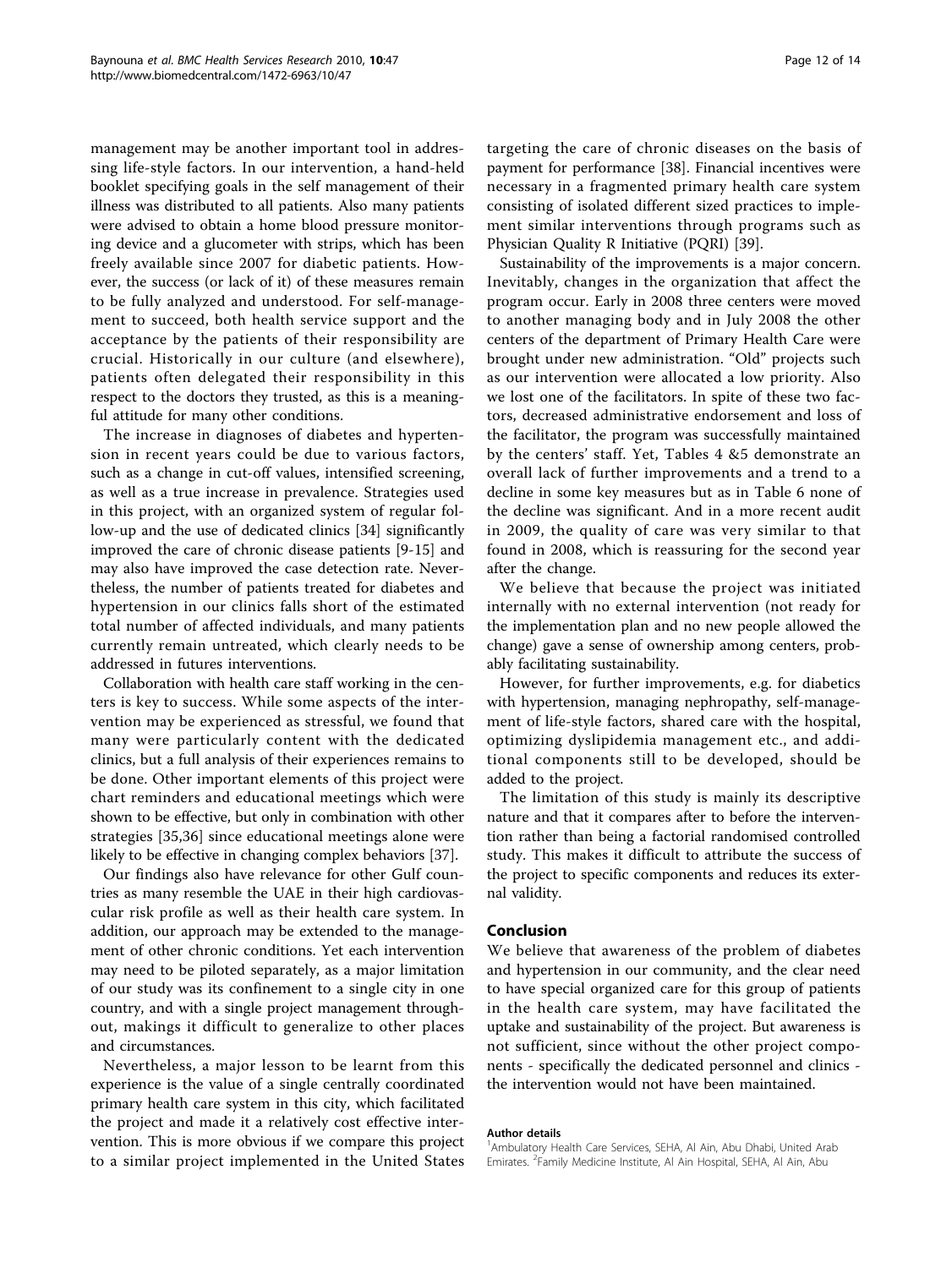<span id="page-12-0"></span>Dhabi, United Arab Emirates. <sup>3</sup>Community Medicine Department, Faculty of Medicine and Health Sciences, UAE University, Al Ain, Abu Dhabi, United Arab Emirates. <sup>4</sup>Al Ain Primary Health Care, Al Ain, Abu Dhabi, United Arab Emirates.

#### Authors' contributions

LMB: Coordinated the project and wrote MS, AIS: Member in project working group,

TAA: Member in project working group, LAM: Member in project working group, MHK: Member in project working group, TAA: Project Facilitator and Member in project working group, NJDN: Statistical advice and contributed to MS writing, AMA: Member in project working group, NMA: Member in project working group, SMZ: Project Facilitator and Member in project working group, TMJ: Member in project working group, AME: Member in project working group, ADR: Member in project working group, AIA: Member in project working group, FAN: Member in project working group, HOA: Project Facilitator and Member in project working group, MKN: Member in project working group, RA: Member in project working group, YOZ: Member in project working group, AOO: Project Facilitator and Member in project working group. All Authors have read and approved the final manuscript.

#### Competing interests

The authors declare that they have no competing interests.

#### Received: 19 June 2009

Accepted: 22 February 2010 Published: 22 February 2010

#### References

- 1. Baynouna LM, Revel AD, Nagelkerke NJ, Jaber TM, Omar AO, Ahmed NM, Naziruldeen MK, Al-Sayed MF, Nour FA: [High prevalence of the](http://www.ncbi.nlm.nih.gov/pubmed/18690314?dopt=Abstract) [cardiovascular risk factors in Al-Ain, United Arab Emirates. An emerging](http://www.ncbi.nlm.nih.gov/pubmed/18690314?dopt=Abstract) [health care priority.](http://www.ncbi.nlm.nih.gov/pubmed/18690314?dopt=Abstract) Saudi Med J 2008, 29(8):1173-1178.
- 2. Alsowaidi S, Abdulle A, Bernsen R: [Prevalence and Risk Factors of Asthma](http://www.ncbi.nlm.nih.gov/pubmed/19439923?dopt=Abstract) [among Adolescents and Their Parents in Al-Ain \(United Arab Emirates\).](http://www.ncbi.nlm.nih.gov/pubmed/19439923?dopt=Abstract) Respiration 2009.
- Turnbull F: [Effects of different blood-pressure-lowering regimens on](http://www.ncbi.nlm.nih.gov/pubmed/14615107?dopt=Abstract) [major cardiovascular events: results of prospectively-designed overviews](http://www.ncbi.nlm.nih.gov/pubmed/14615107?dopt=Abstract) [of randomised trials.](http://www.ncbi.nlm.nih.gov/pubmed/14615107?dopt=Abstract) Lancet 2003, 362(9395):1527-1535.
- 4. Lenfant C, Chobanian AV, Jones DW, Roccella EJ: [Seventh report of the](http://www.ncbi.nlm.nih.gov/pubmed/12756222?dopt=Abstract) [Joint National Committee on the Prevention, Detection, Evaluation, and](http://www.ncbi.nlm.nih.gov/pubmed/12756222?dopt=Abstract) [Treatment of High Blood Pressure \(JNC 7\): resetting the hypertension](http://www.ncbi.nlm.nih.gov/pubmed/12756222?dopt=Abstract) [sails.](http://www.ncbi.nlm.nih.gov/pubmed/12756222?dopt=Abstract) Hypertension 2003, 41(6):1178-1179.
- 5. Cost-effectiveness of intensive glycemic control, intensified hypertension control, and serum cholesterol level reduction for type 2 diabetes. JAMA 2002, 287(19):2542-2551.
- 6. Dluhy RG, McMahon GT: [Intensive glycemic control in the ACCORD and](http://www.ncbi.nlm.nih.gov/pubmed/18539918?dopt=Abstract) [ADVANCE trials.](http://www.ncbi.nlm.nih.gov/pubmed/18539918?dopt=Abstract) N Engl J Med 2008, 358(24):2630-2633.
- 7. Rothman AA, Wagner EH: [Chronic illness management: what is the role](http://www.ncbi.nlm.nih.gov/pubmed/12558376?dopt=Abstract) [of primary care?.](http://www.ncbi.nlm.nih.gov/pubmed/12558376?dopt=Abstract) Ann Intern Med 2003, 138(3):256-261.
- 8. Donabedian A: An Introduction to Quality Assurance in Health Care. 2003.
- 9. Siminerio LM, Piatt G, Zgibor JC: [Implementing the chronic care model](http://www.ncbi.nlm.nih.gov/pubmed/15797851?dopt=Abstract) [for improvements in diabetes care and education in a rural primary care](http://www.ncbi.nlm.nih.gov/pubmed/15797851?dopt=Abstract) [practice.](http://www.ncbi.nlm.nih.gov/pubmed/15797851?dopt=Abstract) Diabetes Educ 2005, 31(2):225-234.
- 10. Howard R, Sanders R, Lydall-Smith SM: [The implementation of Restoring](http://www.ncbi.nlm.nih.gov/pubmed/18684788?dopt=Abstract) [Health - a chronic disease model of care to decrease acute health care](http://www.ncbi.nlm.nih.gov/pubmed/18684788?dopt=Abstract) [utilization.](http://www.ncbi.nlm.nih.gov/pubmed/18684788?dopt=Abstract) Chron Respir Dis 2008, 5(3):133-141.
- 11. Szecsenyi J, Rosemann T, Joos S, Peters-Klimm F, Miksch A: [German](http://www.ncbi.nlm.nih.gov/pubmed/18299443?dopt=Abstract) [diabetes disease management programs are appropriate for](http://www.ncbi.nlm.nih.gov/pubmed/18299443?dopt=Abstract) [restructuring care according to the chronic care model: an evaluation](http://www.ncbi.nlm.nih.gov/pubmed/18299443?dopt=Abstract) [with the patient assessment of chronic illness care instrument.](http://www.ncbi.nlm.nih.gov/pubmed/18299443?dopt=Abstract) Diabetes Care 2008, 31(6):1150-1154.
- 12. Parchman ML, Zeber JE, Romero RR, Pugh JA: [Risk of coronary artery](http://www.ncbi.nlm.nih.gov/pubmed/18007162?dopt=Abstract) [disease in type 2 diabetes and the delivery of care consistent with the](http://www.ncbi.nlm.nih.gov/pubmed/18007162?dopt=Abstract) [chronic care model in primary care settings: a STARNet study.](http://www.ncbi.nlm.nih.gov/pubmed/18007162?dopt=Abstract) Med Care 2007, 45(12):1129-1134.
- 13. Adams SG, Smith PK, Allan PF, Anzueto A, Pugh JA, Cornell JE: [Systematic](http://www.ncbi.nlm.nih.gov/pubmed/17389286?dopt=Abstract) [review of the chronic care model in chronic obstructive pulmonary](http://www.ncbi.nlm.nih.gov/pubmed/17389286?dopt=Abstract) [disease prevention and management.](http://www.ncbi.nlm.nih.gov/pubmed/17389286?dopt=Abstract) Arch Intern Med 2007, 167(6):551-561.
- 14. Vargas RB, Mangione CM, Asch S, Keesey J, Rosen M, Schonlau M, Keeler EB: [Can a chronic care model collaborative reduce heart disease risk in](http://www.ncbi.nlm.nih.gov/pubmed/17356989?dopt=Abstract) [patients with diabetes?.](http://www.ncbi.nlm.nih.gov/pubmed/17356989?dopt=Abstract) J Gen Intern Med 2007, 22(2):215-222.
- 15. Piatt GA, Orchard TJ, Emerson S, Simmons D, Songer TJ, Brooks MM, Korytkowski M, Siminerio LM, Ahmad U, Zgibor JC: [Translating the chronic](http://www.ncbi.nlm.nih.gov/pubmed/16567820?dopt=Abstract) [care model into the community: results from a randomized controlled](http://www.ncbi.nlm.nih.gov/pubmed/16567820?dopt=Abstract) [trial of a multifaceted diabetes care intervention.](http://www.ncbi.nlm.nih.gov/pubmed/16567820?dopt=Abstract) Diabetes Care 2006, 29(4):811-817.
- Baynouna LM, Revel AD, Nagelkerke NJ, Jaber TM, Omar AO, Ahmed NM, Nazirudeen MK, Al Sayed MF, Nour FA, Abdouni S: [Associations of](http://www.ncbi.nlm.nih.gov/pubmed/19371412?dopt=Abstract) [cardiovascular risk factors in Al Ain- United Arab Emirates.](http://www.ncbi.nlm.nih.gov/pubmed/19371412?dopt=Abstract) Cardiovasc Diabetol 2009, 8:21.
- 17. Third Report of the National Cholesterol Education Program (NCEP) Expert Panel on Detection, Evaluation, and Treatment of High Blood Cholesterol in Adults (Adult Treatment Panel III. 200[9http://www.nhlbi.](http://www.nhlbi.nih.gov/guidelines/cholesterol/atp3full.pdf) [nih.gov/guidelines/cholesterol/atp3full.pdf.](http://www.nhlbi.nih.gov/guidelines/cholesterol/atp3full.pdf)
- 18. Summary of Revisions for the 2007 Clinical Practice Recommendations of Medical Care in Diabetes. 2009[http://care.diabetesjournals.org/content/](http://care.diabetesjournals.org/content/30/suppl_1/S3.full.pdf+html) [30/suppl\\_1/S3.full.pdf+html](http://care.diabetesjournals.org/content/30/suppl_1/S3.full.pdf+html).
- 19. National Institute for Health and Clinical Excellence. NHS, UK 200[9http://](http://www.nice.org.uk/guidance/index.jsp?action=byTopic&o=7239) [www.nice.org.uk/guidance/index.jsp?action=byTopic&o=7239.](http://www.nice.org.uk/guidance/index.jsp?action=byTopic&o=7239)
- 20. National Institute for Health and Clinical Excellence. NHS, UK 200[9http://](http://www.nice.org.uk/guidance/index.jsp?action=byTopic&o=7204) [www.nice.org.uk/guidance/index.jsp?action=byTopic&o=7204.](http://www.nice.org.uk/guidance/index.jsp?action=byTopic&o=7204)
- 21. The Seventh Report of the Joint National Committee on Prevention, Detection, Evaluation, and Treatment of High Blood Pressure. [http://](http://www.nhlbi.nih.gov/guidelines/hypertension/jnc7full.pdf) [www.nhlbi.nih.gov/guidelines/hypertension/jnc7full.pdf.](http://www.nhlbi.nih.gov/guidelines/hypertension/jnc7full.pdf)
- 22. Guidelines Committee: European Society of Hypertension-European Society of Cardiology guidelines for the management of arterial hypertension. Journal of Hypertension 2009 2003, 21:1011-1053.
- 23. SNAP Smoking, Nutrition, Alcohol and Physical activity A population health guide to behavioral risk factors in general practice The Royal Australian College of General Practitioners. 200[4http://www.racgp.org.au/](http://www.racgp.org.au/Content/NavigationMenu/ClinicalResources/RACGPGuidelines/SNAPapopulationhealthguidetobehaviouralriskfactorsingeneralpractice/SNAPguide2004.pdf) [Content/NavigationMenu/ClinicalResources/RACGPGuidelines/](http://www.racgp.org.au/Content/NavigationMenu/ClinicalResources/RACGPGuidelines/SNAPapopulationhealthguidetobehaviouralriskfactorsingeneralpractice/SNAPguide2004.pdf) [SNAPapopulationhealthguidetobehaviouralriskfactorsingeneralpractice/](http://www.racgp.org.au/Content/NavigationMenu/ClinicalResources/RACGPGuidelines/SNAPapopulationhealthguidetobehaviouralriskfactorsingeneralpractice/SNAPguide2004.pdf) [SNAPguide2004.pdf.](http://www.racgp.org.au/Content/NavigationMenu/ClinicalResources/RACGPGuidelines/SNAPapopulationhealthguidetobehaviouralriskfactorsingeneralpractice/SNAPguide2004.pdf)
- 24. Reed RL, Revel AD, Carter AO, Saadi HF, Dunn EV: [A controlled before-after](http://www.ncbi.nlm.nih.gov/pubmed/15831543?dopt=Abstract) [trial of structured diabetes care in primary health centres in a newly](http://www.ncbi.nlm.nih.gov/pubmed/15831543?dopt=Abstract) [developed country.](http://www.ncbi.nlm.nih.gov/pubmed/15831543?dopt=Abstract) Int J Qual Health Care 2005, 17(4):281-286.
- 25. Jamtvedt G, Young JM, Kristoffersen DT, O'Brien MA, Oxman AD: [Does](http://www.ncbi.nlm.nih.gov/pubmed/17142594?dopt=Abstract) [telling people what they have been doing change what they do? A](http://www.ncbi.nlm.nih.gov/pubmed/17142594?dopt=Abstract) [systematic review of the effects of audit and feedback.](http://www.ncbi.nlm.nih.gov/pubmed/17142594?dopt=Abstract) Qual Saf Health Care 2006, 15(6):433-436.
- 26. Smith SM, Allwright S, O'Dowd T: [Effectiveness of shared care across the](http://www.ncbi.nlm.nih.gov/pubmed/17636778?dopt=Abstract) [interface between primary and specialty care in chronic disease](http://www.ncbi.nlm.nih.gov/pubmed/17636778?dopt=Abstract) [management.](http://www.ncbi.nlm.nih.gov/pubmed/17636778?dopt=Abstract) Cochrane Database Syst Rev 2007, , 3: CD004910.
- 27. Afandi B, Ahmad S, Saadi H, Elkhumaidi S, Karkoukli MA, Kelly B, Assaf H, Matear D: [Audit of a diabetes clinic at Tawam hospital, United Arab](http://www.ncbi.nlm.nih.gov/pubmed/17151311?dopt=Abstract) [Emirates, 2004-2005.](http://www.ncbi.nlm.nih.gov/pubmed/17151311?dopt=Abstract) Ann N Y Acad Sci 2006, 1084:319-324.
- 28. Cener for Disease Control and Prevention, State and Program Examples. Chronic Disease Prevention and Health Promotion, diabetes 200[9http://www.](http://www.cdc.gov/nccdphp/publications/factsheets/Prevention/diabetes.htm) [cdc.gov/nccdphp/publications/factsheets/Prevention/diabetes.htm.](http://www.cdc.gov/nccdphp/publications/factsheets/Prevention/diabetes.htm)
- 29. The Rhode Island Chronic Care Collaboratives (RICCC). 200[9http://www.](http://www.riqualitypartners.org/2/Site/CustomFiles/Qlty_DocMgr/EXsummFINAL.pdf) [riqualitypartners.org/2/Site/CustomFiles/Qlty\\_DocMgr/EXsummFINAL.pdf](http://www.riqualitypartners.org/2/Site/CustomFiles/Qlty_DocMgr/EXsummFINAL.pdf).
- 30. Cener for Disease Control and Prevention, State and Program Examples. 200[9http://www.cdc.gov/chronicdisease/states/examples/pdfs/diabetes.pdf.](http://www.cdc.gov/chronicdisease/states/examples/pdfs/diabetes.pdf)
- 31. Al Omari M, Khader Y, Dauod AS, Al-Akour N, Khassawneh AH, Al-Ashker E, Al-Shdifat A: [Glycaemic control among patients with type 2 diabetes](http://www.ncbi.nlm.nih.gov/pubmed/19733521?dopt=Abstract) [mellitus treated in primary care setting in Jordan.](http://www.ncbi.nlm.nih.gov/pubmed/19733521?dopt=Abstract) Prim Care Diabetes 2009.
- 32. Fahey T, Schroeder K, Ebrahim S: [Educational and organisational](http://www.ncbi.nlm.nih.gov/pubmed/16282005?dopt=Abstract) [interventions used to improve the management of hypertension in](http://www.ncbi.nlm.nih.gov/pubmed/16282005?dopt=Abstract) [primary care: a systematic review.](http://www.ncbi.nlm.nih.gov/pubmed/16282005?dopt=Abstract) Br J Gen Pract 2005, 55(520):875-882.
- 33. Ali HI, Bernsen RM, Baynouna LM: Weight Management Barriers of Emirati Women: A Qualitative Investigation of Health Professionals' Perspectives. Int Q Comm Health Educ
- 34. Goderis G, Borgermans L, Heyrman J, Broeke CV, Grol R, Boland B, Mathieu C: [Type 2 Diabetes in Primary Care in Belgium: Need for](http://www.ncbi.nlm.nih.gov/pubmed/19358093?dopt=Abstract) [Structured Shared Care.](http://www.ncbi.nlm.nih.gov/pubmed/19358093?dopt=Abstract) Exp Clin Endocrinol Diabetes 2009
- 35. Chang HC, Zimmerman LH, Beck JM: [Impact of chart reminders on](http://www.ncbi.nlm.nih.gov/pubmed/7663814?dopt=Abstract) [smoking cessation practices of pulmonary physicians.](http://www.ncbi.nlm.nih.gov/pubmed/7663814?dopt=Abstract) Am J Respir Crit Care Med 1995, 152(3):984-987.